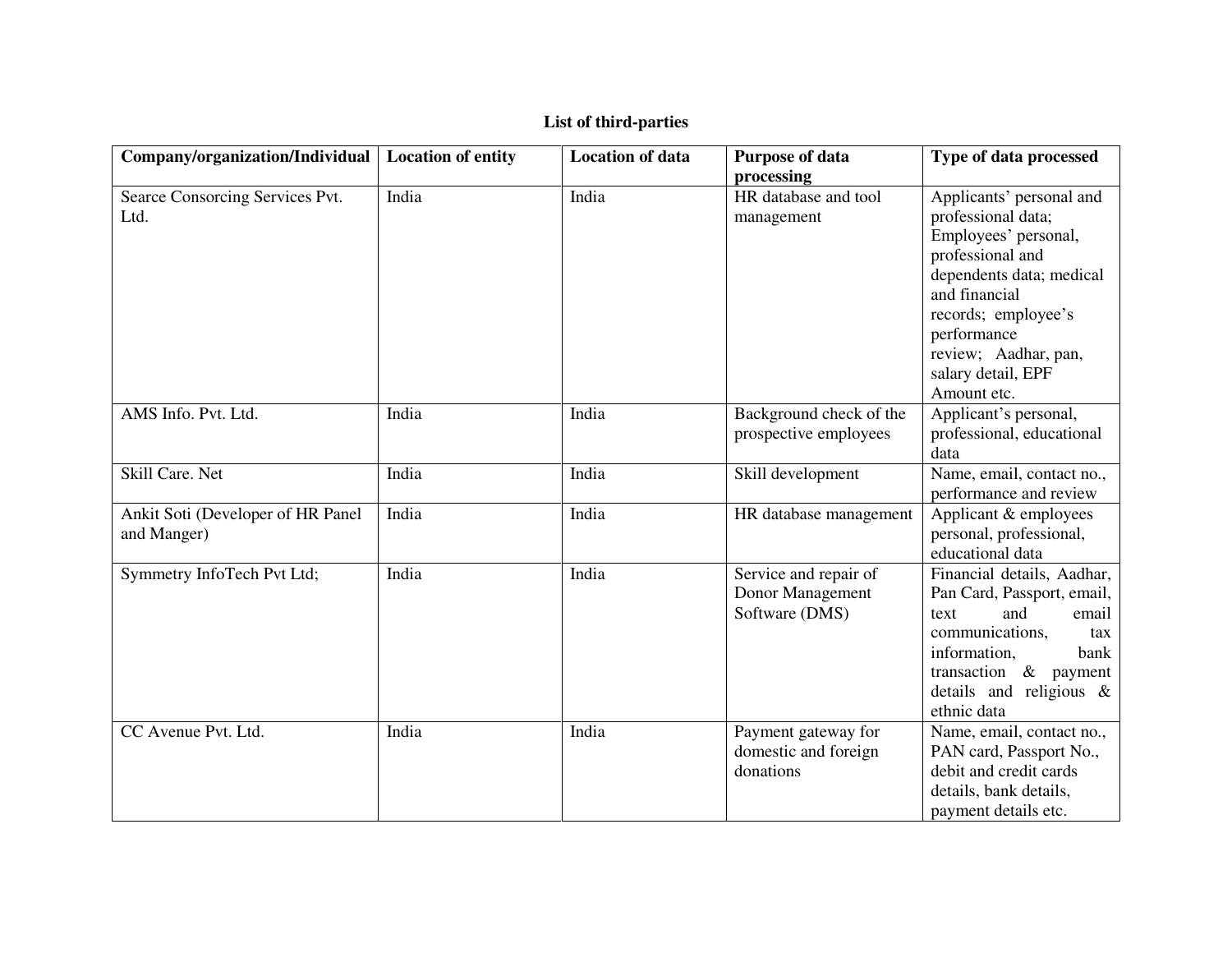| <b>Team Street FR Solutions</b>                 | India | India      | <b>Strategic Fundraising</b><br><b>Consulting and Capacity</b><br>building | Anonymoused data and<br>statistical data                                                                                   |
|-------------------------------------------------|-------|------------|----------------------------------------------------------------------------|----------------------------------------------------------------------------------------------------------------------------|
| Zoho Corporations Pvt. Ltd.                     | India | India      | Cloud-based application<br>management                                      | Applicants' personal and<br>professional data;<br>Prospective employees'<br>personal, professional and<br>educational data |
| M Power Job Services Pvt. Ltd                   | India | India      | Job posting and referrals                                                  | Name, emails                                                                                                               |
| Alankit Ltd.                                    | India | India      | <b>Medical TPA</b>                                                         | Name, Designation,<br>Email, Mobile No,<br>Medical bills and<br>employees medical<br>records                               |
| Optimum Compliance and<br>Consultants Pvt. Ltd. | India | India      | PF challan and PF<br>compliance                                            | Name, designation,<br>salary, PF deduction<br>amount, Aadhar and PAN                                                       |
| Ebizon                                          | India | India      | Cloud storage                                                              |                                                                                                                            |
| <b>AWS</b>                                      | India | India      | Web development service                                                    |                                                                                                                            |
| <b>Go for Solutions</b>                         | India | India      | Web development service                                                    |                                                                                                                            |
| Amazon Cloud                                    | India | India & US | Cloud storage                                                              |                                                                                                                            |
| GoDaddy                                         | India | India      | Website hosting                                                            |                                                                                                                            |
| Hostgator                                       | India | India & US | Website hosting                                                            |                                                                                                                            |
| <b>Hosting Raja</b>                             | India | India      | Website hosting                                                            |                                                                                                                            |
| Mail chimp                                      | India | India & US | <b>Email Communication</b>                                                 | Names and Email<br>addresses                                                                                               |
| Adobe Inc.                                      | India | <b>US</b>  | Audio, Video and Image<br>processing                                       | Audio, video, Images,<br>Names, consent forms,<br>emails, contact numbers,<br>age, language                                |
| Moodle e-learning                               | India | India      | E-learning tool for<br><b>GHHM</b>                                         | Name, email, audio,<br>video, test results location                                                                        |
| Intelehealth.Org                                | India | India      | Telemedicine platform to<br>improve access to<br>primary healthcare        | Personal data of callers<br>and Patient's data                                                                             |